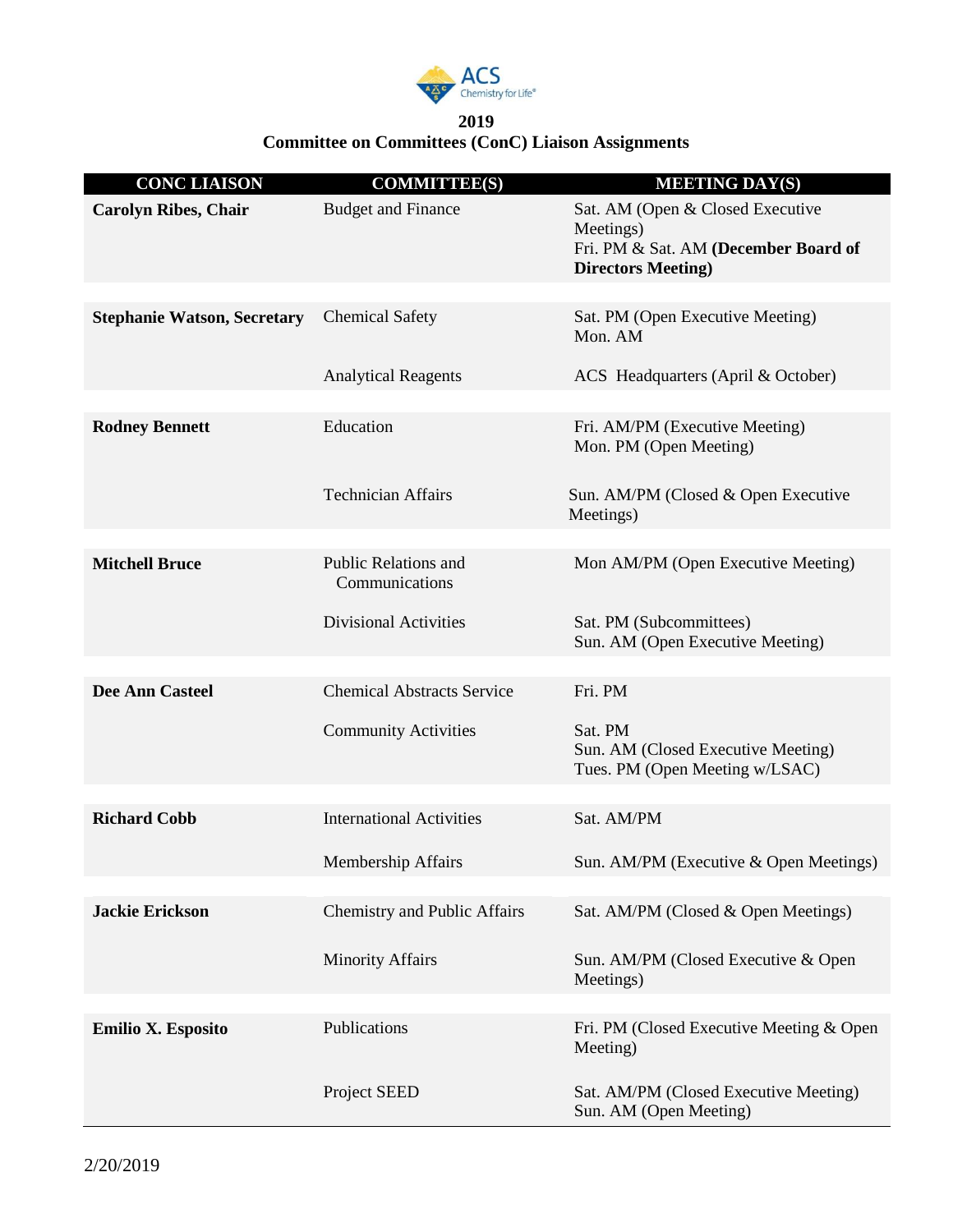

## **2019 Committee on Committees (ConC) Liaison Assignments**

| <b>CONC LIAISON</b>         | <b>COMMITTEE(S)</b>                                | <b>MEETING DAY(S)</b>                                                                |
|-----------------------------|----------------------------------------------------|--------------------------------------------------------------------------------------|
| <b>Judith Iriarte-Gross</b> | Science                                            | Sat AM/PM                                                                            |
|                             | Nomenclature, Terminology and<br>Symbols           | Mon. PM (Open Meeting)                                                               |
|                             |                                                    |                                                                                      |
| <b>Martha Hollomon</b>      | <b>Economic and Professional</b><br><b>Affairs</b> | Sat. AM/PM (Executive & Open Meetings)                                               |
|                             | <b>Chemists with Disabilities</b>                  | Sun. AM/PM (Open & Executive Meetings)                                               |
|                             |                                                    |                                                                                      |
| <b>Diane Krone</b>          | <b>Women Chemists</b>                              | Sat. AM/PM (Executive Meeting)<br>Tues PM (Open Meeting)                             |
|                             | Ethics                                             | Sun. AM/PM                                                                           |
|                             |                                                    |                                                                                      |
| <b>Jetty Duffy-Matzner</b>  | <b>Environmental Improvement</b>                   | Sat. PM (Executive Meeting)<br>Sun. AM (Executive Meeting)<br>Mon. AM (Open Meeting) |
|                             | <b>Younger Chemists</b>                            | Sat. AM/PM (Closed Executive Meeting)<br>Sun. AM (Open Meeting)                      |
|                             |                                                    |                                                                                      |
| <b>Donivan Porterfield</b>  | <b>Local Section Activities</b>                    | Sat. AM/PM<br>Sun AM (Open Executive Meeting)<br>Tues. PM (Open Meeting w/CCCA)      |
|                             | <b>Senior Chemists</b>                             | Mon. AM/PM (Open Executive Meeting)                                                  |
| <b>Bob Pribush</b>          | <b>Professional Training</b>                       | January (outside of national meeting)<br>Fri. AM/PM, Sat AM/PM & Sun. AM/PM          |
|                             | <b>Constitution and Bylaws</b>                     | Sun. AM/PM (Executive Meeting & Open<br>Meeting)                                     |
|                             |                                                    |                                                                                      |
| <b>Susan Schelble</b>       | <b>Patents &amp; Related Matters</b>               | Sat. AM/PM (Open Meeting)                                                            |
|                             | Meetings & Expositions                             | Sat. PM (Subcommittees)<br>Sun. AM/PM (Open & Closed Executive<br>Meetings)          |